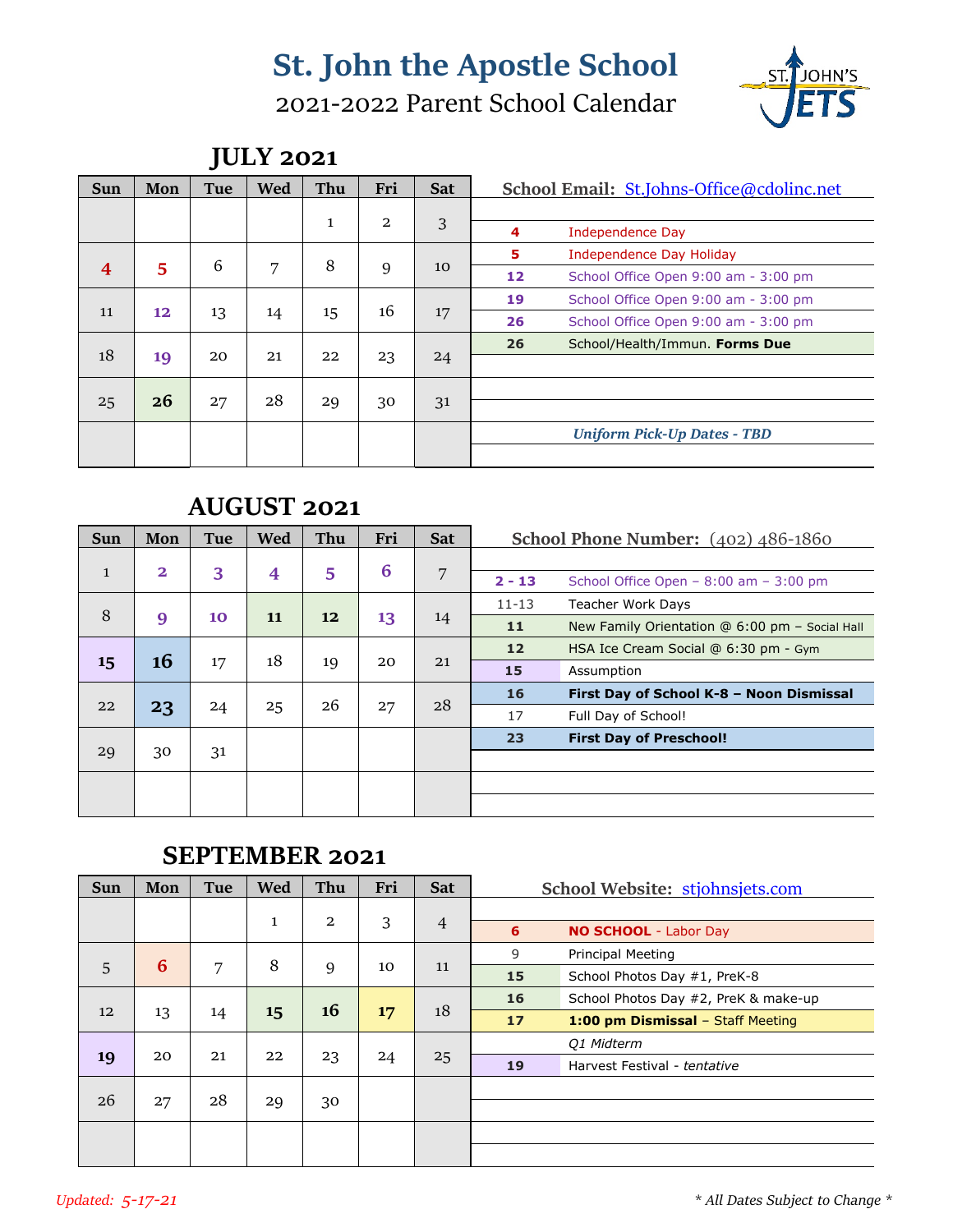# 2021-2022 Parent School Calendar



### **OCTOBER 2021**

| Sun | Mon | Tue | Wed | Thu | Fri          | <b>Sat</b>     |       | School Email: St.Johns-Office@cdolinc.net   |
|-----|-----|-----|-----|-----|--------------|----------------|-------|---------------------------------------------|
|     |     |     |     |     |              |                |       |                                             |
|     |     |     |     |     | $\mathbf{1}$ | $\overline{a}$ | 5 & 7 | <b>Parent Teacher Conferences</b>           |
|     |     |     |     |     |              |                |       | 4:00 pm – 5:15 pm & 6:00 pm – 8:00 pm       |
| 3   | 4   | 5   | 6   | 7   | 8            | 9              | 7     | School Photo Retake Day (morning only)      |
|     |     |     |     |     |              |                | 8     | <b>NO SCHOOL</b> - Teacher Comp. Day        |
|     |     |     |     |     |              |                | 11    | <b>NO SCHOOL</b> - Columbus Day/T Institute |
| 10  | 11  | 12  | 13  | 14  | $15 \,$      | 16             | 12    | <b>NO SCHOOL</b> - Teacher Work Day         |
|     |     |     |     |     |              |                | 15    | End of Quarter 1                            |
| 17  | 18  | 19  | 20  | 21  | 22           | 23             | 29    | Classroom Parties / Trunk or Treat!         |
|     |     |     |     |     |              |                | 31    | Halloween                                   |
| 24  | 25  | 26  | 27  | 28  | 29           | 30             |       |                                             |
|     |     |     |     |     |              |                |       |                                             |
| 31  |     |     |     |     |              |                |       |                                             |

### **NOVEMBER 2021**

| Sun | Mon | Tue            | Wed | Thu            | Fri | <b>Sat</b> |           | School Phone Number: $(402)$ $486-1860$ |
|-----|-----|----------------|-----|----------------|-----|------------|-----------|-----------------------------------------|
|     |     |                |     |                |     | $\sqrt{6}$ |           |                                         |
|     | 1   | $\overline{2}$ | 3   | $\overline{4}$ | 5   |            | 1         | <b>NO SCHOOL</b> - All Saints Day       |
|     |     |                |     |                |     |            | 7         | Daylight Savings Time Ends              |
| 7   | 8   | 9              | 10  | 11             | 12  | 13         | 11        | Veterans Day                            |
|     |     |                |     |                |     |            | 12        | 1:00 pm Dismissal - Staff Meeting       |
| 14  | 15  | 16             | 17  | 18             | 19  | 20         |           | Q2 Midterm                              |
|     |     |                |     |                |     |            | 13        | Craft Fair - tentative                  |
| 21  | 22  | 23             | 24  | 25             | 26  | 27         | $24 - 26$ | <b>NO SCHOOL</b> - Thanksgiving Break   |
|     |     |                |     |                |     |            | 25        | Thanksgiving Day                        |
| 28  | 29  | 30             |     |                |     |            | 29        | <b>School Resumes</b>                   |
|     |     |                |     |                |     |            |           |                                         |
|     |     |                |     |                |     |            |           |                                         |

#### **DECEMBER 2021**

| Sun | Mon | Tue | Wed          | Thu | Fri | <b>Sat</b>     |           | School Website: stjohnsjets.com          |
|-----|-----|-----|--------------|-----|-----|----------------|-----------|------------------------------------------|
|     |     |     | $\mathbf{1}$ | 2   |     |                |           |                                          |
|     |     |     |              |     | 3   | $\overline{4}$ | 3         | 1:00 pm Dismissal - Staff Meeting        |
|     |     |     |              |     |     |                | 8         | <b>NO SCHOOL</b> - Immaculate Conception |
| 5   | 6   | 7   | 8            | 9   | 10  | 11             |           |                                          |
|     |     |     |              |     |     |                | 16        | Christmas Program - tentative            |
| 12  | 13  | 14  | 15           | 16  | 17  | 18             | 22        | 3:15 pm Dismissal - Classroom Parties    |
|     |     |     |              |     |     |                |           | End of Quarter 2                         |
| 19  | 20  | 21  | 22           | 23  | 24  | 25             | $23 - 31$ | <b>NO SCHOOL</b> - Christmas Break       |
|     |     |     |              |     |     |                | 25        | <b>Christmas</b>                         |
| 26  | 27  | 28  | 29           | 30  | 31  |                |           |                                          |
|     |     |     |              |     |     |                |           |                                          |
|     |     |     |              |     |     |                |           |                                          |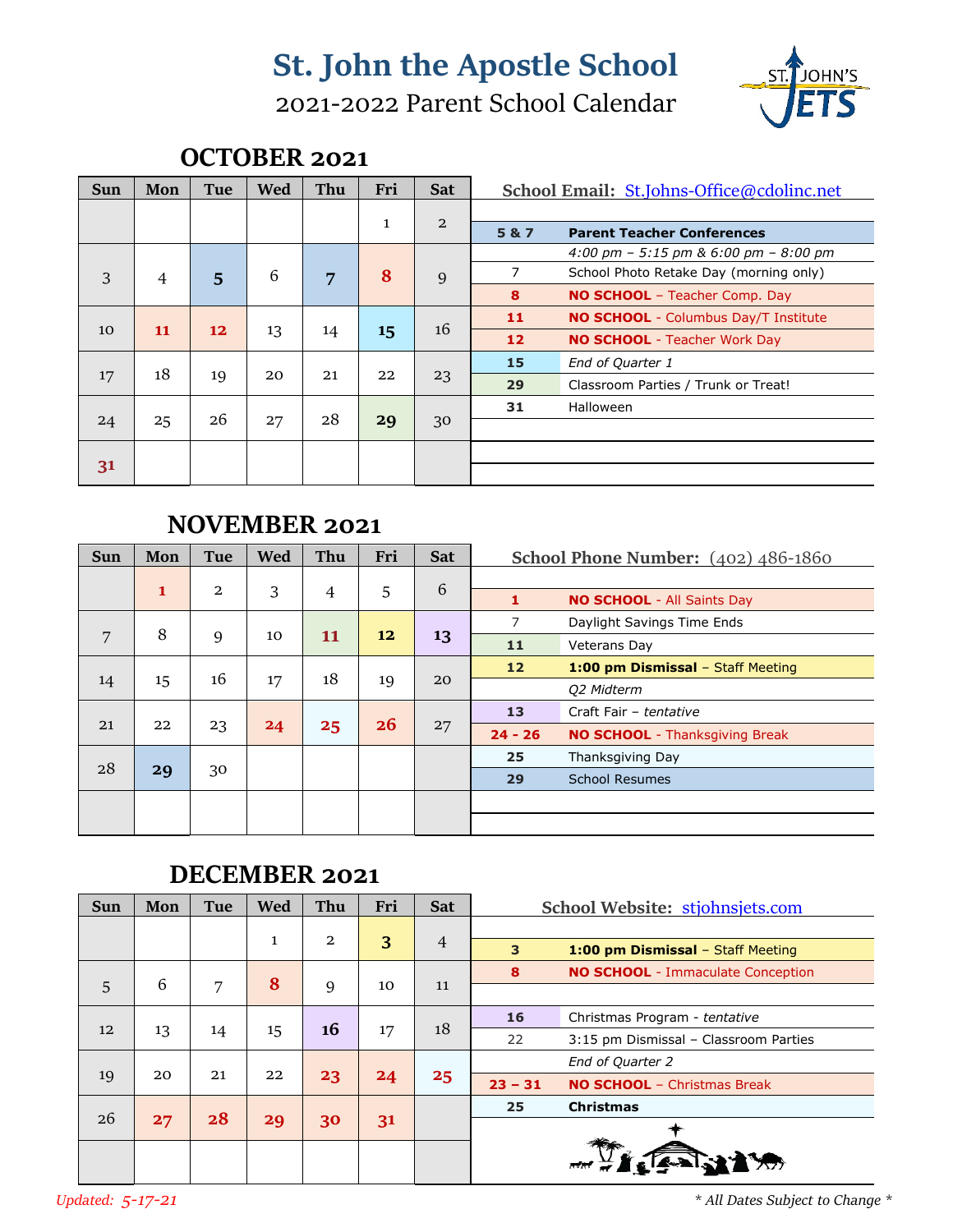# 2021-2022 Parent School Calendar



## **JANUARY 2022**

| <b>SUN</b> | <b>MON</b> | <b>TUE</b> | <b>WED</b> | <b>THU</b> | <b>FRI</b> | <b>SAT</b> | School Email: St.Johns-Office@cdolinc.net                                   |
|------------|------------|------------|------------|------------|------------|------------|-----------------------------------------------------------------------------|
|            |            |            |            |            |            | 1          |                                                                             |
|            |            |            |            |            |            |            | 1<br>New Year's Day - Solemnity of Mary                                     |
|            |            |            |            |            |            |            | <b>NO SCHOOL</b> - Christmas Break<br>$1 - 4$                               |
| 2          | 3          | 4          | 5          | 6          | 7          | 8          |                                                                             |
|            |            |            |            |            |            |            | <b>School Resumes</b><br>5                                                  |
| 9          | 10         | 11         | 12         | 13         | 14         | 15         |                                                                             |
|            |            |            |            |            |            |            | 17<br><b>NO SCHOOL</b> - MLK - Teacher Work Day                             |
| 16         | 17         | 18         | 19         | 20         | 21         | 22         | 30<br>Catholic School's Week Begins                                         |
|            |            |            |            |            |            |            | 31<br>Light the Night Holy Hour - Cathedral @ 7 pm                          |
| 23         | 24         | 25         | 26         | 27         | 28         | 29         |                                                                             |
|            |            |            |            |            |            |            |                                                                             |
| 30         | 31         |            |            |            |            |            | Catholic School's Week! January 30 <sup>th</sup> - February 5 <sup>th</sup> |

### **FEBRUARY 2022**

| <b>SUN</b> | <b>MON</b> | <b>TUE</b>                  | <b>WED</b> | <b>THU</b> | <b>FRI</b>     | <b>SAT</b> |         | <b>School Phone Number:</b> $(402)$ $486-1860$   |
|------------|------------|-----------------------------|------------|------------|----------------|------------|---------|--------------------------------------------------|
|            |            |                             | 2          |            |                |            |         |                                                  |
|            |            | $\mathbf{1}$                |            | 3          | $\overline{4}$ | 5          | 4       | Q3 Midterm                                       |
|            |            |                             |            |            |                |            | 7       | Pius X New Student Orientation                   |
| 6          | 7          | 8                           | 9          | 10         | 11             | 12         | 9       | Kindergarten Preview - tentative                 |
|            |            |                             |            |            |                |            | 14      | Valentine's Day - Classroom Parties!             |
| 13         | 14         | $15 \overline{\phantom{a}}$ | 16         | 17         | 18             | 19         | 15 & 17 | <b>Parent Teacher Conferences</b>                |
|            |            |                             |            |            |                |            |         | 4:00 pm $-$ 5:15 pm & 6:00 pm $-$ 8:00 pm        |
| 20         | 21         | 22                          | 23         | 24         | 25             | 26         | 18      | <b>NO SCHOOL</b> - Teacher Comp. Day             |
|            |            |                             |            |            |                |            | 19      | Endowment Dinner - tentative                     |
| 27         | 28         |                             |            |            |                |            | 21      | <b>NO SCHOOL</b> - Teacher CLC - President's Day |
|            |            |                             |            |            |                |            | 22      | <b>NO SCHOOL</b> - Teacher Pro. Dev.             |
|            |            |                             |            |            |                |            |         |                                                  |

### **MARCH 2022**

| <b>SUN</b> | <b>MON</b> | <b>TUE</b>   | <b>WED</b>     | <b>THU</b> | <b>FRI</b>     | <b>SAT</b> |                | School Website: stjohnsjets.com          |
|------------|------------|--------------|----------------|------------|----------------|------------|----------------|------------------------------------------|
|            |            |              | $\overline{2}$ |            |                |            |                |                                          |
|            |            | $\mathbf{1}$ |                | 3          | $\overline{4}$ | 5          | $28 - 4$       | <b>ITBS Testing - Grades 3rd - 8th</b>   |
|            |            |              |                |            |                |            |                | <b>NO Appointments / Vacation PLEASE</b> |
| 6          | 7          | 8            | 9              | 10         | 11             | 12         | $\overline{2}$ | Ash Wednesday                            |
|            |            |              |                |            |                |            | 11             | End of Quarter 3                         |
| 13         | 14         | 15           | 16             | 17         | 18             | 19         | 13             | Daylight Savings Time Begins             |
|            |            |              |                |            |                |            | 14             | <b>NO SCHOOL</b> - Teacher Workday       |
| 20         | 21         | 22           | 23             | 24         | 25             | 26         | 15             | <b>NO SCHOOL</b> - Teacher Pro. Dev.     |
|            |            |              |                |            |                |            |                |                                          |
| 27         | 28         | 29           | 30             | 31         |                |            |                |                                          |
|            |            |              |                |            |                |            |                |                                          |
|            |            |              |                |            |                |            |                |                                          |